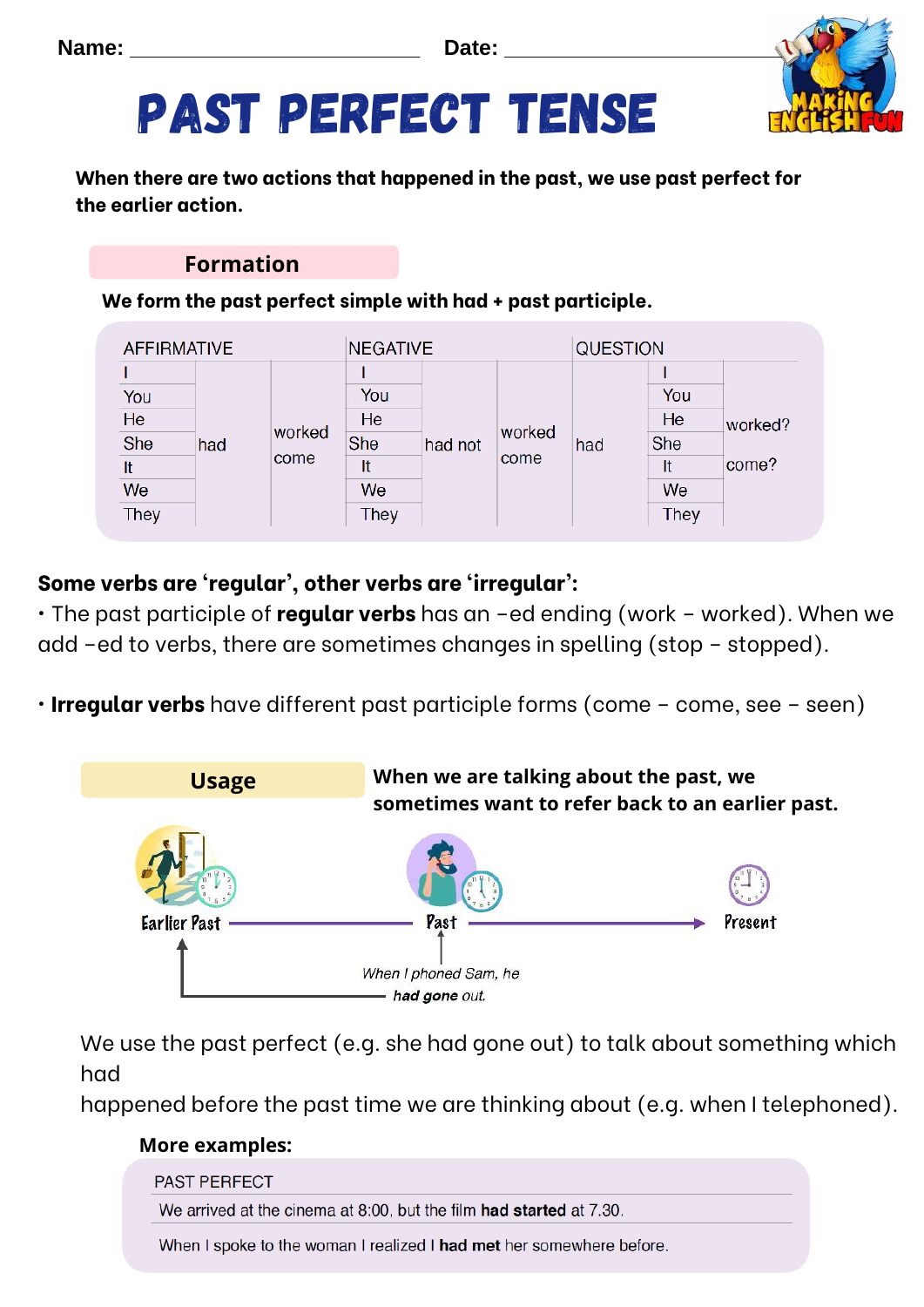We use the past perfect (e.g. she had gone out) to talk about something which had happened before the past time we are thinking about (e.g. when I telephoned).

#### **PAST PERFECT**

We arrived at the cinema at 8:00, but the film had started at 7.30.

When I spoke to the woman I realized I had met her somewhere before.

Compare the uses of the past perfect and past simple:

| <b>PAST PERFECT</b>                          | <b>PAST SIMPLE</b>                              |
|----------------------------------------------|-------------------------------------------------|
| We got to the station at 8:00, but the train | We got to the station at 7:20 and train left at |
| had left at 7:30.                            | 7:30.                                           |
| When Sue arrived, we had had dinner. (We     | When Sue arrived, we had dinner. (Sue           |
| had dinner, then Sue arrived.)               | arrived, then we had dinner.)                   |

#### **Warm up 1**

Write the verbs in the correct tense.

- 1. The bus  $\frac{1}{\sqrt{2}}$  before  $\frac{1}{\sqrt{2}}$  before  $\frac{1}{\sqrt{2}}$  (leave)
- 2. She asked if he \_\_\_\_\_\_\_\_\_\_\_\_\_\_\_\_\_\_ his work before going home. (finish)
- 3. I took a walk after I \_\_\_\_\_\_\_\_\_\_\_\_\_\_\_\_\_\_\_\_\_\_\_\_\_\_\_\_\_ my dinner. (eat)
- 4. My friend told me that she  $\frac{1}{2}$  /  $\frac{1}{2}$  /  $\frac{1}{2}$  a/new dress. (buy)
- 5. Jack told me that he \_\_\_\_\_\_\_\_\_\_\_\_\_\_\_\_\_\_ the sports competition. (enter)
- 6. The visitors said they \_\_\_\_\_\_\_\_\_\_\_\_\_\_\_\_\_\_ a lot of shopping. (do)
- 7. They \_\_\_\_\_\_\_\_\_\_\_\_\_\_\_\_\_\_\_\_\_\_ for ten minutes before a bus came. (wait)
- 8. They got very wet because it  $\frac{1}{2}$  and  $\frac{1}{2}$  and  $\frac{1}{2}$  heavily. (rain)

#### **Warm up 2**

Read the announcement and fill in the blanks below with the correct verb form.

#### **Public Announcement:**

All ferries to the outlying islands have been cancelled until the typhoon has passed.

Happy Ferry Co

| I told my friend that the ferries 1. _______________ (be) cancelled until the typhoon |                                                                                         |
|---------------------------------------------------------------------------------------|-----------------------------------------------------------------------------------------|
|                                                                                       | 2.________________ (pass). She asked me how 1 3. _______________(know) this. I told her |
| that $14$ . The summanner (read) the notice. 'Where 5. The summanner you              |                                                                                         |
| (see) the notice?' she asked me. I replied that I 6. _____________                    | (go)                                                                                    |
| to the ferry terminus. The last ferry 7._______________ (leave) before I arrived.     |                                                                                         |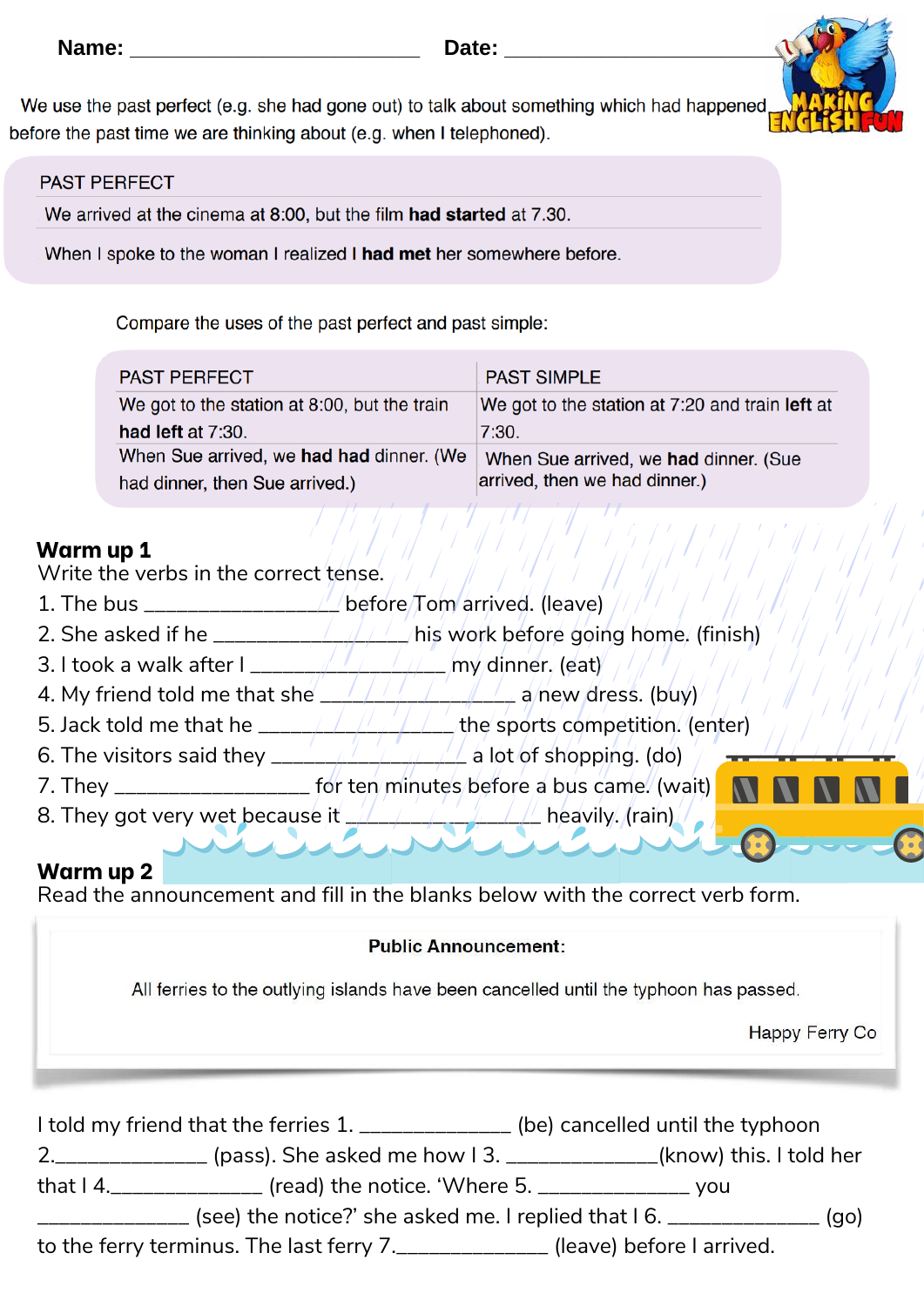